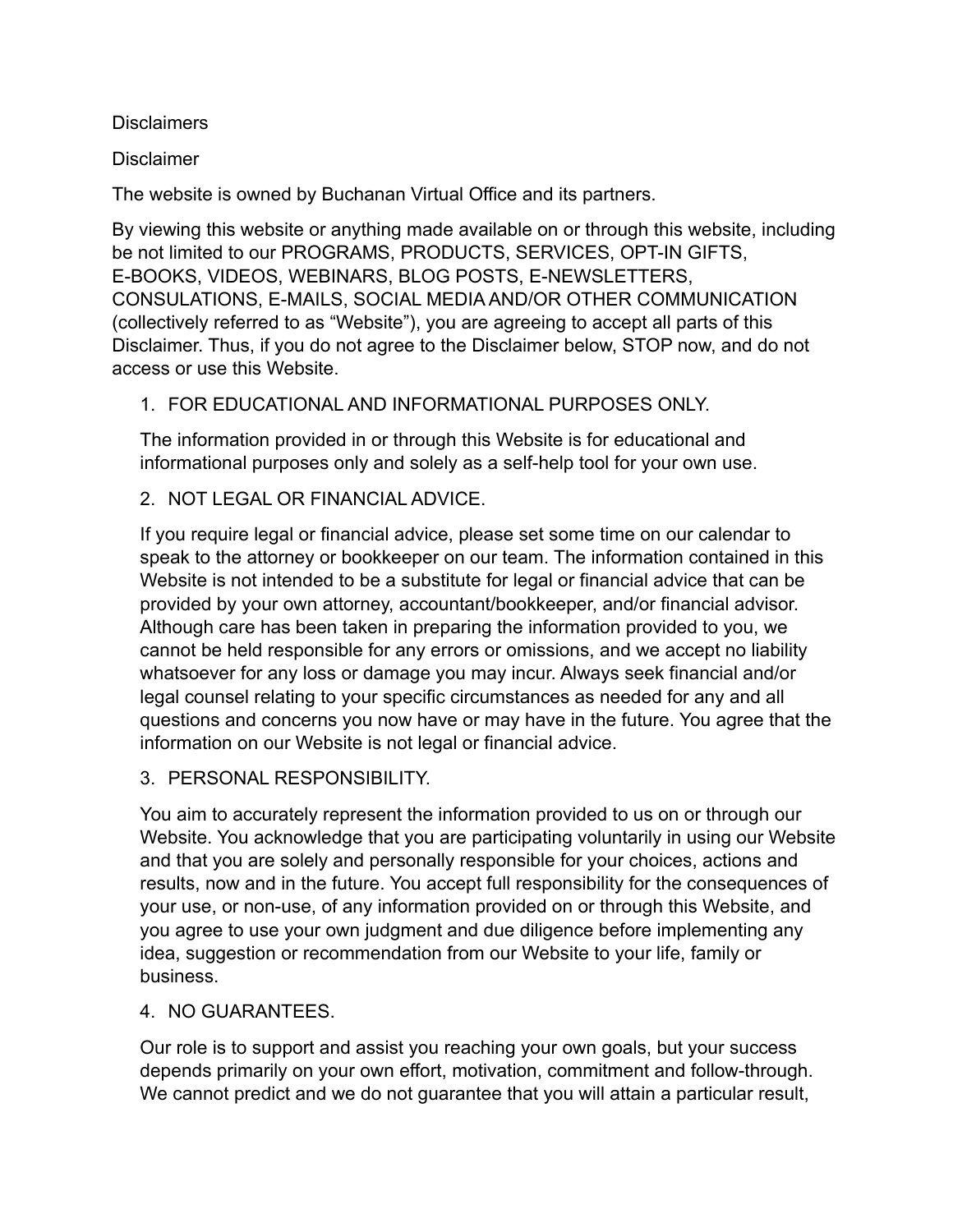and you accept and understand that results differ for each individual. Each individual's results depend on his or her unique background, dedication, desire, motivation, actions, and numerous other factors. You fully agree that there are no guarantees as to the specific outcome or results you can expect from using the information you receive on or through this Website.

## 5. EARNINGS DISCLAIMER.

Any earnings or income statements or examples shown through our Website are only estimates of what might be possible now or in the future. There can be no assurance as to any particular financial outcome based on the use of our Website. You agree that we are not responsible for your earnings, the success or failure of your personal or business decisions, the increase or decrease of your finances or income level, or any other result of any kind that you may have as a result of information presented to you through our Website. You are solely responsible for your results.

## 6. TESTIMONIALS.

We present real world experiences, testimonials, and insights about other people's experiences with our Website for purposes of illustration only. The testimonials, examples, and photos used are of actual clients and results they personally achieved, or they are comments from individuals who can speak of our character and/or quality of our work. They are not intended to represent or guarantee that current or future clients will achieve the same or similar results; rather, these testimonials represent what is possible for illustrative purposes only.

## 7. ASSUMPTION OF RISK.

As with all situations, there are sometimes unknown individual risks and circumstances that can arise during use of our Website that cannot be foreseen that can influence or reduce results. You understand that any mention of any suggestion or recommendation on or through our Website is to be taken at your own risk, with no liability on our part, recognizing that there is a chance that illness, injury or even death could result, and you assume all risks.

## 8. LIMITATION OF LIABILITY.

By using this Website, you agree to absolve me of any liability or loss that you or any other person may incur from use of the information, products or materials that you request or receive through or on our Website. You agree that we will not be liable to you, or to any other individual, company or entity, for any type of damages, including direct, special, incidental, equitable or consequential loss or damages, for use of or reliance on our Website. You agree that we do not assume liability for accidents, delays, injuries, harm, loss, damage, death, lost profits, person or business interruptions, misapplication of information, physical or mental disease or condition or issue, or any other type of loss or damage due to any act or default by me or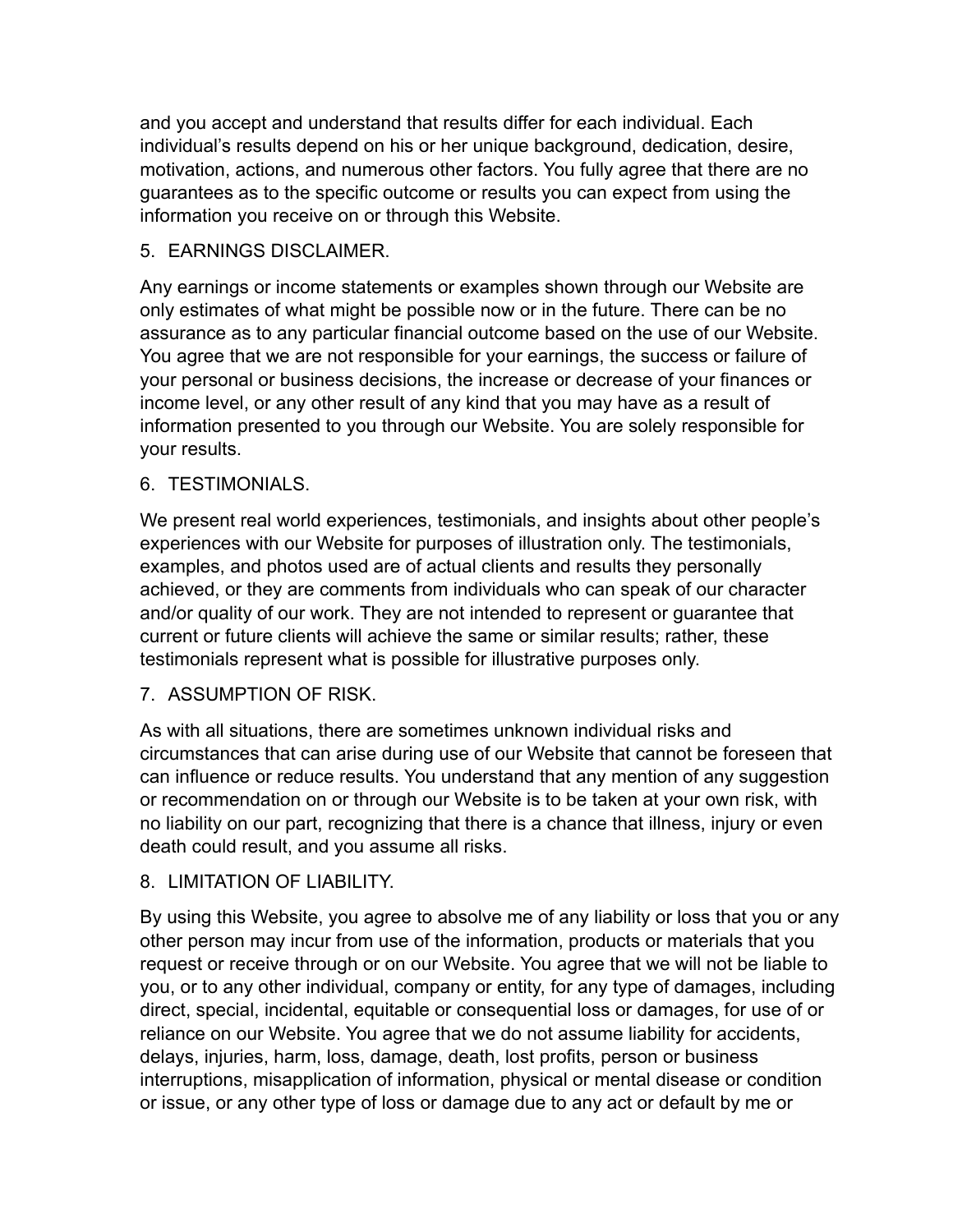anyone acting as our agent, consultant, affiliate, joint venture partner, employee, shareholder, director, staff, team member, or anyone otherwise affiliated with our business or us, who is engaged in delivering content on or through this Website.

## 9. INDEMNIFICATION AND RELEASE OF CLAIMS.

You hereby fully and completely hold harmless, indemnify and release us and any of our agents, consultants, affiliates, joint venture partners, employees, shareholders, directors, staff, team members, or anyone otherwise affiliated with our business or us from any and all causes of action, allegations, suits, claims, damages, or demands whatsoever, in law or equity, that may arise in the past, present or future that is in any way related to our Website.

#### 10.NO WARRANTIES.

WE MAKE NO WARRANTIES RELATED TO THE PERFORMANCE OR OPERATION TO OUR WEBSITE. WE MAKE NO REPRESENTATIONS OR WARRANTIES OF ANY KIND, EXPRESS OR IMPLIED, AS TO THE INFORMATION, CONTENT, MATERIALS, PROGRAMS, PRODUCTS OR SERVICES INCLUDED ON OR THROUGH THE WEBSITE. TO THE FULL EXTENT PERMISSABLE BY APPLICABLE LAW, WE DISCLAIM ALL WARRANTIES, EXPRESS OR IMPLIED, INCLUDING IMPLIED WARRANTIES OF MERCHANTABILITY AND FITNESS FOR A PARTICULAR PURPOSE.

## 11. ERRORS AND OMISSIONS.

Although every effort is made to ensure the accuracy of information shared on or through this Website, the information may inadvertently contain inaccuracies or typographical errors. You agree that we are not responsible for the views, opinions, or accuracy of facts referenced on or through our Website, or of those of any other individual or company affiliated with our business or us in any way. Because scientific, technology and business practices are constantly evolving, you agree that we are not responsible for the accuracy of our Website, or for any errors or omissions that may occur.

## 12.NO ENDORSEMENT.

References or links in our Website to the information, options, advice, programs, products or services or any other individual, business or entity does not constitute our formal endorsement. We are merely sharing information for your own self-help only. We are not responsible for the website content, blogs, emails, videos, social media, programs, products and/or services of any other person, business or entity that may be linked or referenced in our Website. Conversely, should our Website link appear in any other individual's, business's or entity's website, program, product or services, it does not constitute our formal endorsement of them, their business or their website either.